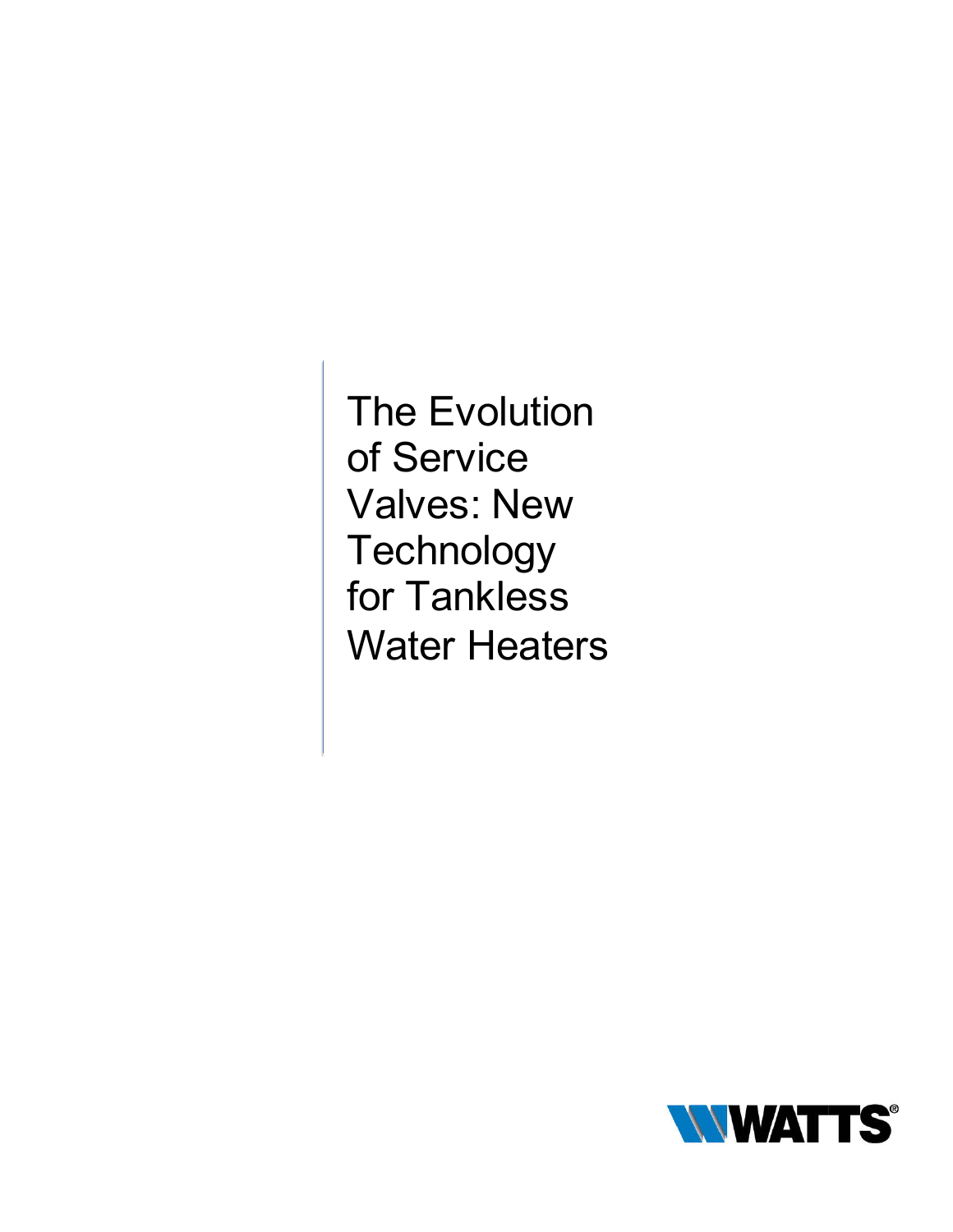The popularity of tankless water heaters continues to grow for good reason: higher operating efficiency yields lower water heating costs and a compact design allows for installation in spaces where a conventional storage-type water heater would not fit.

Challenges begin to arise, however, when tankless water heaters are installed in these smaller spaces. Accessing service valves for installation and servicing becomes more difficult in the cramped, complex space under the heater, and traditional service valves present a set of challenges of their own.

### **The Sticky Ball Valve Situation**

When used in a tankless water heater application for isolation and servicing purposes, the ball valve presents some unique challenges. Perhaps the biggest challenge is the high torque required to rotate the ball, which by design is pre-loaded against a Teflon seat. This pre-loaded tension of the ball against the seat allows for reliable shut-off capability.

Along with high handle torque, compounded by the T-handle design typically used in TWH applications, the Teflon seat can deform under the pre-loaded ball, especially in hot water applications. This is one cause of the common "sticking" often experienced with ball valves, where the edge of the opening in the ball must overcome deformation in the seat to turn. Another cause of a stuck ball valve is corrosion of the ball itself, which can lead to the valve becoming inoperable and requiring replacement.

Between a design that normally requires high handle torque, the potential for sticking, the limited leverage of the T-handle, and the cramped space under a tankless water heater, it can be a challenge just to open or close a typical ball valve when servicing is required.

### **The One-Size-Fits-All Challenge**

While there are a variety of TWH service valve configurations available today, none of them provide a great deal of flexibility in terms of positioning the ball valve T-handle, the relief valve, and the drain valve in relation to one another.

Positioning the hot-side valve under the heater typically requires compromise in accessibility of the T-handle and drain valve, and positioning the relief valve so it will not interfere with other components under the heater can be a challenge. This is especially true when the heater is installed close to an adjacent wall on the left side, where only minimal clearance is required to remove the cover and service internal components. With tight spaces for water heating equipment becoming more common, ideally positioning the typical TWH service valve under the water heater can be difficult.

### **The Ugly Valve**

Let's face it, plumbing valves are not intended to be a work of art. They are strictly utilitarian devices that are typically kept out of sight in utility rooms, behind appliances, or in access panels.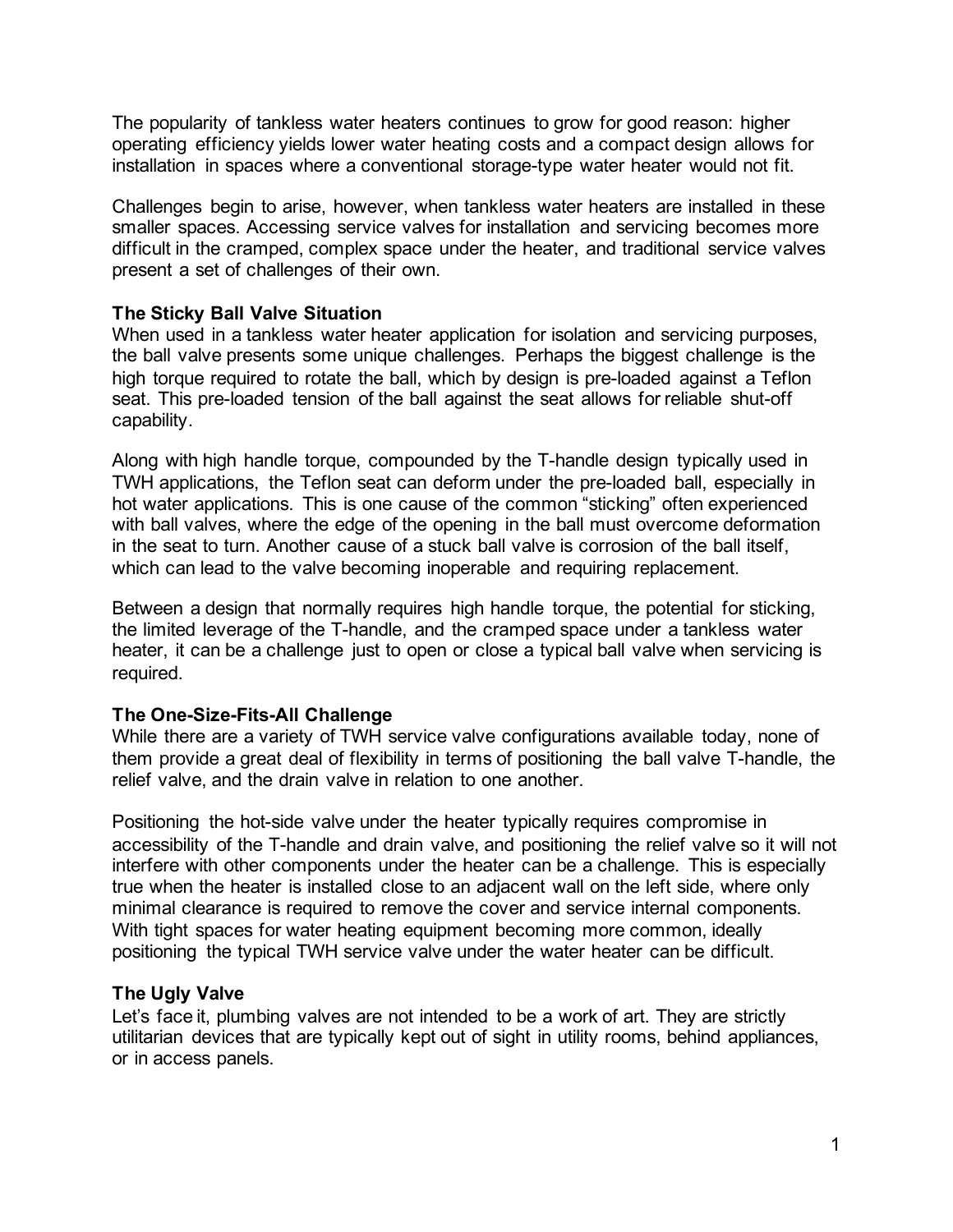The growing popularity of tankless water heaters, along with the greatly reduced space they require, has led to these appliances often being installed in areas that are in plain view of the occupants. Like the typical kitchen appliance, the heaters themselves are equipped with attractive covers making them suitable for installation in non-hidden areas. Unlike the plumbing that is hidden in the cabinet under the kitchen sink, today's installation contractor must keep the aesthetics of their tankless water heater installation in mind to satisfy their increasingly savvy customers.

While the appearance of the plumbing, gas, and electrical lines to the heater can be addressed in a variety of ways, there is no escaping the aesthetic qualities of the TWH service valves that are in prominent view under the heater. It is well known that products that are more aesthetically pleasing are preferred over those that are not, and this most certainly applies as well to the components required for a tankless water heater installation.

## **Overcoming the Challenges with New Valve Technology**

In the past, traditional ball valves have presented challenges in tankless water heater applications: high handle torque, sticking, lack of flexibility, and an undesirable appearance. For a successful tankless water heater application, look for a valve that has these qualities:

- 1. A valve with exceptionally long service life
- 2. A valve that is easy to operate with consistently low handle torque
- 3. A valve that requires a minimum of space under the heater
- 4. A valve that can be field-configured to best fit tight installations
- 5. An aesthetically pleasing valve that will not detract from the looks of the appliance

# **Long Service Life**

Like the modern design of high-end faucets, service valves should be able to endure

tens of thousands of opening and closing operations and remain reliable over their entire service life. This is made possible by utilizing the same materials and manufacturing of rotor technology, a highlyengineered component with the following properties:

- Extreme dimensional stability over a wide range of temperature
- High corrosion resistance, made entirely of non-metallic materials
- Internally lubricated, pressure-activated seal that does not rely on mechanical compression

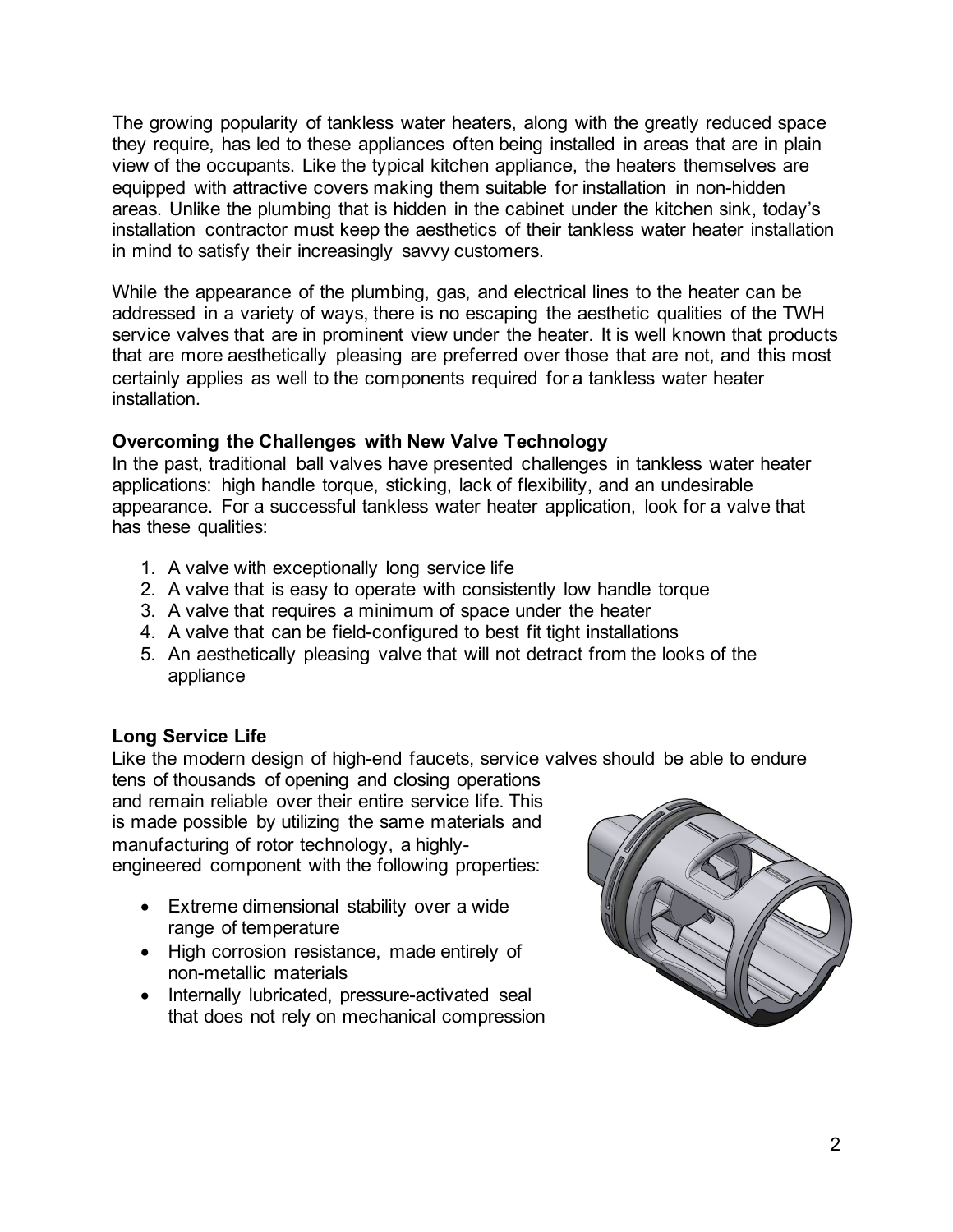These properties contribute to the design objectives of consistently low handle torque and provide reliable operation over a wide range of temperatures and pressures for a long service life.

### **Easy-to-Operate, Low-Torque Handle**

Unlike the usual utilitarian ball valve handle that can be difficult to turn, look for an ergonomic handle design that is easy to grasp and turn.

Tight spaces and hot surfaces can make getting a good grip on the valve handle a challenge. In combination with a low-torque valve design, valves that open and close smoothly with minimal effort allows for easier operation in tight spaces. In such cases, getting a full hand grip on the small T-handle of a ball valve can be difficult, and it is sometimes impossible to turn the handle without using pliers or a wrench.

Look for a valve design that is easy to use to help speed up your tankless water heater service calls.



### **Compact Body Design**

Cramped spaces under tankless water heaters can be difficult to access. Consider a valve with a smaller, compact body that is intended to require minimal space under the heater.

Originally intended to replace separate valves and fittings to be assembled on the jobsite, tankless water heater service valve kits not only speed up installation time and reduce leak paths, but they also conserve space under the heater. Newer TWH valve designs have greatly reduced the vertical space needed for the connection of the plumbing lines to the heater. This not only results in a more compact installation, but also in a cleaner, more professional-appearing installation.

#### **Field Configurability**

When selecting a tankless water heater service valve, consider the valve's ability to be field configured. As mentioned above, modern TWH valve designs have reduced the vertical space required under the heater to make the plumbing connections, but in the process have packed more components into a tighter space. This tighter space can make arranging these components a challenge, especially positioning the valve handles, drain ports, and the pressure relief valve. Every tankless water heater is